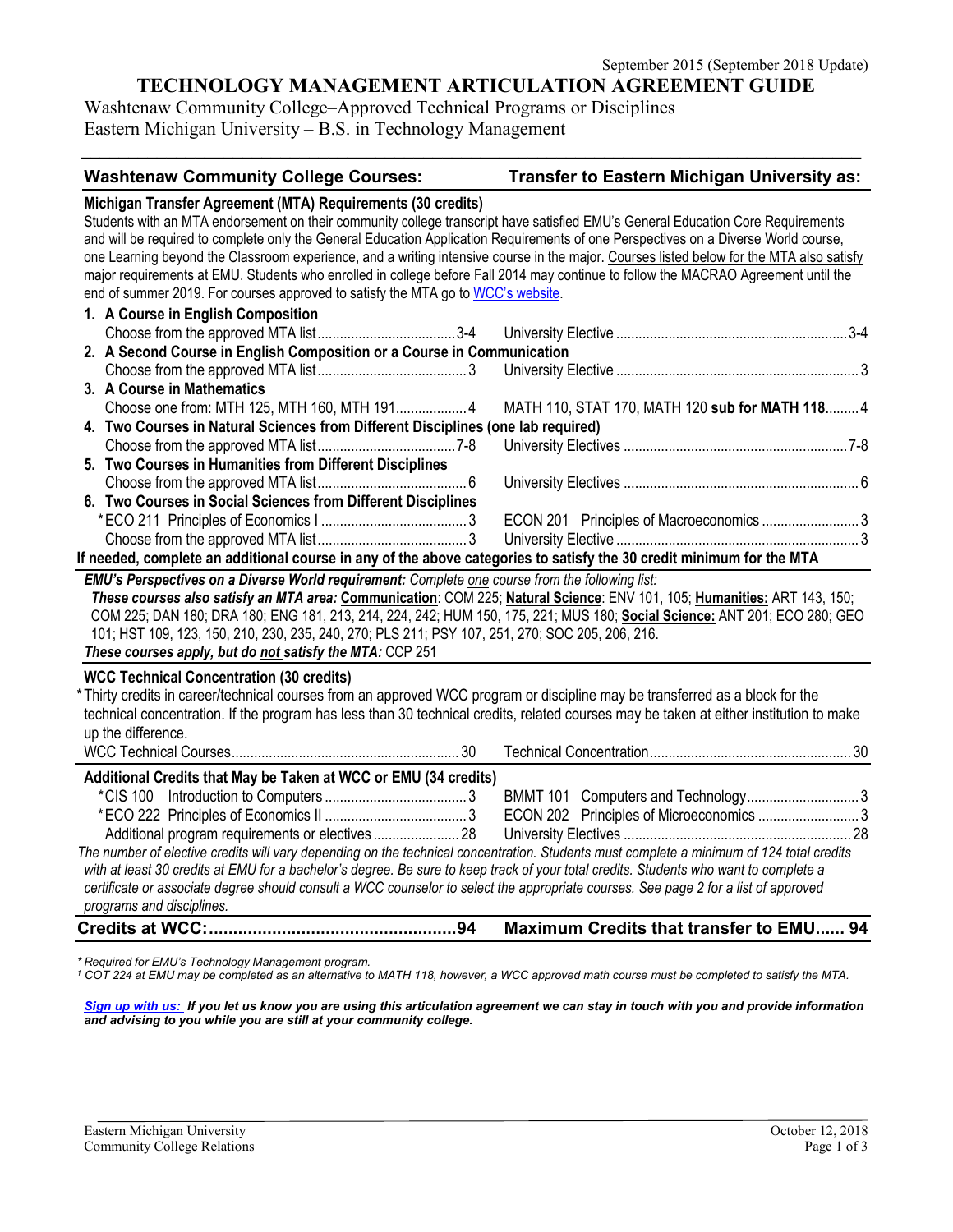# **TECHNOLOGY MANAGEMENT ARTICULATION AGREEMENT GUIDE**

Washtenaw Community College–Approved Technical Programs or Disciplines Eastern Michigan University – B.S. in Technology Management

| <b>Completion of EMU's Technology</b>                                                                                                                                                                                                                                                                                                                                                                                                                                                                                                                                                                                                                                                                                                                                                                                                                                                                                                                                                                                                                                                      |  |  |
|--------------------------------------------------------------------------------------------------------------------------------------------------------------------------------------------------------------------------------------------------------------------------------------------------------------------------------------------------------------------------------------------------------------------------------------------------------------------------------------------------------------------------------------------------------------------------------------------------------------------------------------------------------------------------------------------------------------------------------------------------------------------------------------------------------------------------------------------------------------------------------------------------------------------------------------------------------------------------------------------------------------------------------------------------------------------------------------------|--|--|
| <b>Management Program</b>                                                                                                                                                                                                                                                                                                                                                                                                                                                                                                                                                                                                                                                                                                                                                                                                                                                                                                                                                                                                                                                                  |  |  |
| <b>Major Requirements</b><br>$(30-33 \text{ credits})$<br><b>Core Courses (18 credits)</b><br>TM 130 Intrduction to Technology Management 3<br>TM 212 Management of Technological Change 3<br>TM 311 Information Technology Mgmt & Organizations  3<br><sup>1</sup> TM 314W Managing for Process Improvement  3<br>TM 402 Technology Project Management 3<br>TM 415<br>Senior Seminar in Technology Management 3<br><b>Technology Mgmt Electives (12 credits)</b><br>(At least 3 hours at the 300/400 level must be completed.)<br>ACC 130<br>Accounting for Non-business majors(3)<br>ACC 240 Prin of Financial Accounting (3)<br>ACC 241 Prin of Managerial Accounting (3)<br>FIN 350 Principles of Finance (3)<br><b>FIN 358</b><br>Financial Statementa Analysis (3)<br>LAW 293<br>Legal Environment of Business (3)<br>LAW 403<br>Employment Law (3)<br>MGMT 384 Human Resource Management (3)<br>MGMT 386 Organizational Behavior & Theory (3)<br>MGMT 388 Intro to Entrepreneurship (3)<br>MGMT 480W Management Responsibility & Ethics (3)<br>MKTG 360 Principles of Marketing (3) |  |  |
| MKTG 369 Advertising (3)<br>MKTG 473 Marketing and Product Innovation (3)<br>TM 306<br>Quan Analysis of Sustainability Issues (3)<br>TM 308<br>Seminar in Technological Impacts (3)<br>TM 377/378/379 Special Topics (1/2/3)<br><sup>2</sup> TM 387L4 Cooperative Education (3)<br>TM 420 Women and Technology (3)<br>TM 477/478/479 Special Topics (1/2/3)<br>TM 495<br>Technology, Values, and the Future (3)                                                                                                                                                                                                                                                                                                                                                                                                                                                                                                                                                                                                                                                                            |  |  |
| <b>LBC Requirement</b><br>One Learning beyond the Classroom (LBC) course or<br>noncredit experience must be completed at EMU. TM 387<br>Cooperative Education satisfies the LBC requirement. See<br>the Program Coordinator for other options.                                                                                                                                                                                                                                                                                                                                                                                                                                                                                                                                                                                                                                                                                                                                                                                                                                             |  |  |
| Minimum Credits to Graduate:  124                                                                                                                                                                                                                                                                                                                                                                                                                                                                                                                                                                                                                                                                                                                                                                                                                                                                                                                                                                                                                                                          |  |  |

Note: The Technology Management program can be completed online.

*<sup>1</sup> Satisfies EMU's Writing Intensive in the major requirement*

*<sup>2</sup> Satisfies EMU's Learning beyond the Classroom requirement*

**WCC Approved Programs**

3-D Animation 2 Advanced Manufacturing Systems 1 Auto Body Repair 1 Automotive Services 2 Broadcast Arts Computer Science: Programming in Java 2 Computer Systems and Networking <sup>2</sup> Construction 2 Construction Supervision 2 Criminal Justice Culinary Arts and Management **Cybersecurity** Dental Assisting Digital Video Production 2 Graphic Design 2 Heating, Ventilation, AC, & Refrigeration 2 Industrial Training 2 Information Systems: Programming C++ 2 Journeyperson Industrial <sup>2</sup> Management<sup>2</sup> Mechatronics<sup>2</sup> Motorcycle Services<sup>1</sup> Nursing Pharmacy Technology Photographic Technology 2 Physical Therapist Assistant Radiography 2 Surgical Technology Technical Communication 2 Web Design and Development<sup>2</sup> Welding 2

Occupational Studies (used in conjunction with any of the above programs or disciplines)

Other programs may be used with approval of the Program **Coordinator** 

<sup>1</sup> All associated certificates

<sup>2</sup> Associate degree(s) and associated certificate(s)

*NOTE: If sufficient credits are not transferred, additional courses must be completed at EMU to satisfy the minimum of 124 credit hours required to graduate.*